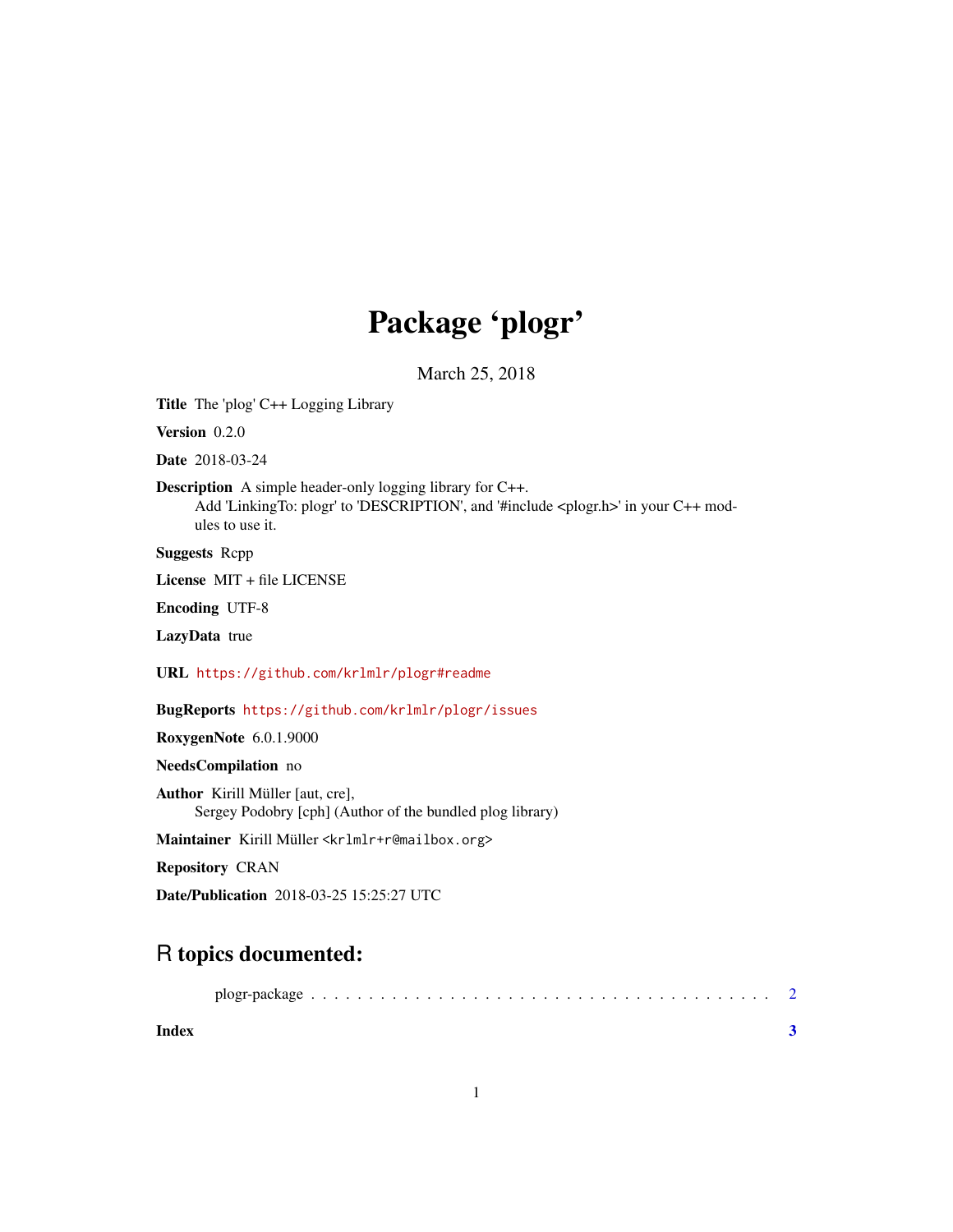<span id="page-1-0"></span>

#### Description

A simple header-only logging library for C++. Add 'LinkingTo: plogr' to 'DESCRIPTION', and '#include <plogr.h>' in your C++ modules to use it.

#### Author(s)

Maintainer: Kirill Müller <krlmlr+r@mailbox.org>

Other contributors:

• Sergey Podobry (Author of the bundled plog library) [copyright holder]

#### See Also

Useful links:

- <https://github.com/krlmlr/plogr#readme>
- Report bugs at <https://github.com/krlmlr/plogr/issues>

#### Examples

```
plogr_demo <- Rcpp::cppFunction(depends = "plogr", '
// C++ code begin
#include <plogr.h>
RObject plogr_demo() {
  plog::init_r(plog::info);
  LOG_INFO << "shown";
 LOG_DEBUG << "not shown";
  plog::init_r("DEBUG");
 LOG_DEBUG << "shown now";
  return R_NilValue;
}
#include <Rcpp.h> // not necessary to use plogr
// C++ code end
\mathcal{L}plogr_demo()
```